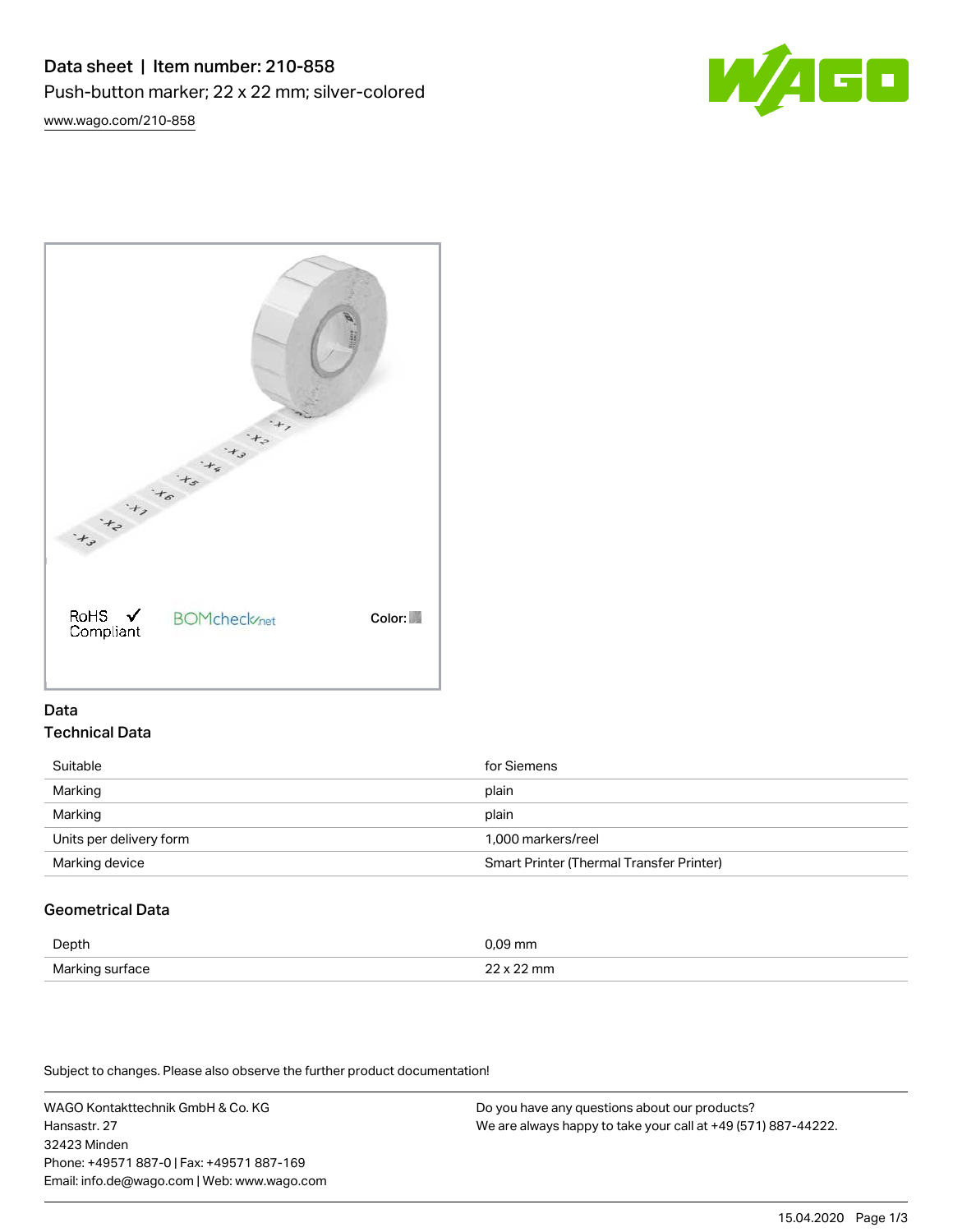

### Mechanical data

| Mounting type    | Using an adhesive                                    |
|------------------|------------------------------------------------------|
| Smear resistance | smudge-proof in conjunction with 258-5005 Ink Ribbon |

#### Material Data

| Color                | silver-colored     |
|----------------------|--------------------|
| Material             | Polyester          |
| Adhesive information | Acrylic; permanent |
| Halogen-free         | Yes                |
| Weight               | 89 g               |

### Environmental Requirements

| Surrounding air (storage) temperature   | $22^{\circ}$ C |
|-----------------------------------------|----------------|
| Surrounding air (operating) temperature | -30  130 °C    |
| Relative humidity                       | $4050\%$       |

### Commercial data

| Product Group      | 2 (Terminal Block Accessories) |  |
|--------------------|--------------------------------|--|
| Packaging type     | <b>BOX</b>                     |  |
| Country of origin  | <b>DE</b>                      |  |
| <b>GTIN</b>        | 4050821856405                  |  |
| Customs Tariff No. | 39269097900                    |  |

## Counterpart

#### Item no.210-859

Cover; For push-button label (210-858) mounting; halogen-free; transparent [www.wago.com/210-859](http://www.wago.com/210-859)

### Compatible products

#### Marking accessories

| <b>The State</b> | ltem no.: 258-5000                                                                     | www.wago.com/258-5000 |
|------------------|----------------------------------------------------------------------------------------|-----------------------|
|                  | Thermal transfer printer; Smart Printer; for complete control cabinet marking; 300 dpi |                       |

Subject to changes. Please also observe the further product documentation!

WAGO Kontakttechnik GmbH & Co. KG Hansastr. 27 32423 Minden Phone: +49571 887-0 | Fax: +49571 887-169 Email: info.de@wago.com | Web: www.wago.com

Do you have any questions about our products? We are always happy to take your call at +49 (571) 887-44222.